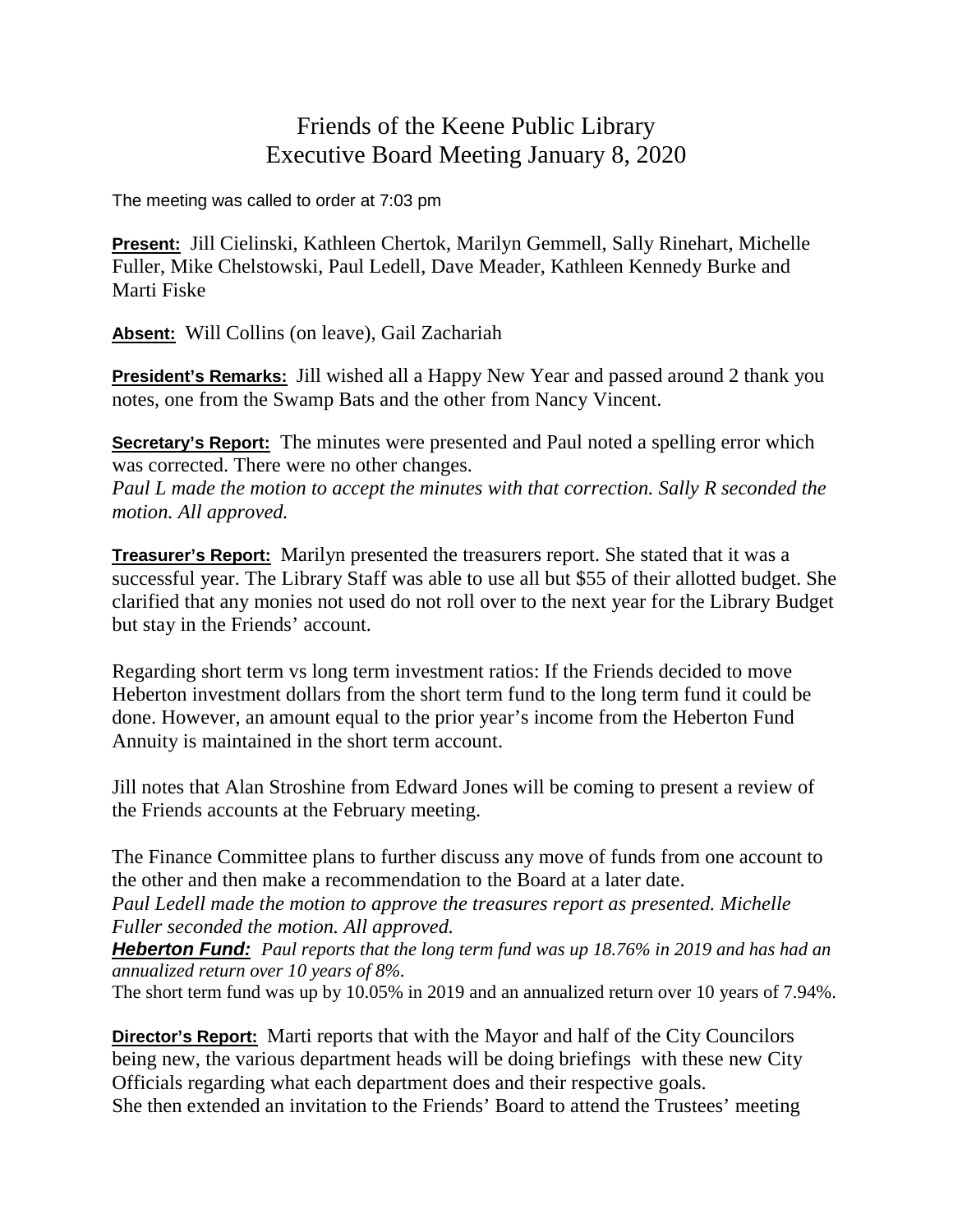which will be attended by the new Mayor on January 28, 5 pm. She would like a spokesperson from the Friends to provide a brief presentation about the FKPL organization and it's current goals. Jill agreed to be that spokesperson.

The operating budget for new year which starts July 1st is being worked up. The process starts based on the budget of the previous year and a case must be made for any increase of funds. She does go on to note that she is also working on a supplemental budget request for a new position. The previous position of "room supervisor" is no longer adequate as that position requires additional skill sets and needs reclassification.

The Assistant Director position will be advertised again at the end of January. The two full time equivalent positions remain open.

The HVAC problems are ongoing including temperature regulation in the various spaces and noise control with the fans. The City remains very involved with the parties involved to have these issues resolved.

The testing of a second printer system is planned for the end of the month. She suspects that the Library won't need any funds from the Friends when they choose a new printer system as it will be part of the new city budget (Library portion.)

**Trustees Report:** December Trustee's meeting was cancelled due to bad weather. There is no report.

**Book Sale Committee:** Kathleen C reports a sorting/pricing morning is being planned for Wednesday 1/22. Elevator keys are now on one of our volunteer key lariats at the circulation desk.

It's also noted by Marilyn that more volunteers are sorting/pricing on their own time line which has been very helpful in keeping up with recent donations.

Jill mentions that Peter Bonneau is working on the pallet safety issue.

**Newsletter Committee:** Jen states that the spring article deadline is 3/11. The spring issue will include the donor list for the 2019 calendar year.

Jen notes that she is needing articles to include in the issue.

She will include the book sale 'donation quality' article that was written after the last sale. Also in the newsletter will be the dates that the donation bin will close before the sale, Friday 4/3, and its reopening date, Monday 5/4. There will be information about the spring sale schedule.

**Other Business:** BYLAWS: An ad hoc by law committee was formed during our December executive session including Mike C, Paul L, and Dave M. They met on January 6 and were joined by Sally R. Tonight they presented a report of recommended changes. They provided each board member a copy of these recommendations. The recommended revisions were written beside the respective current article of the bylaws.